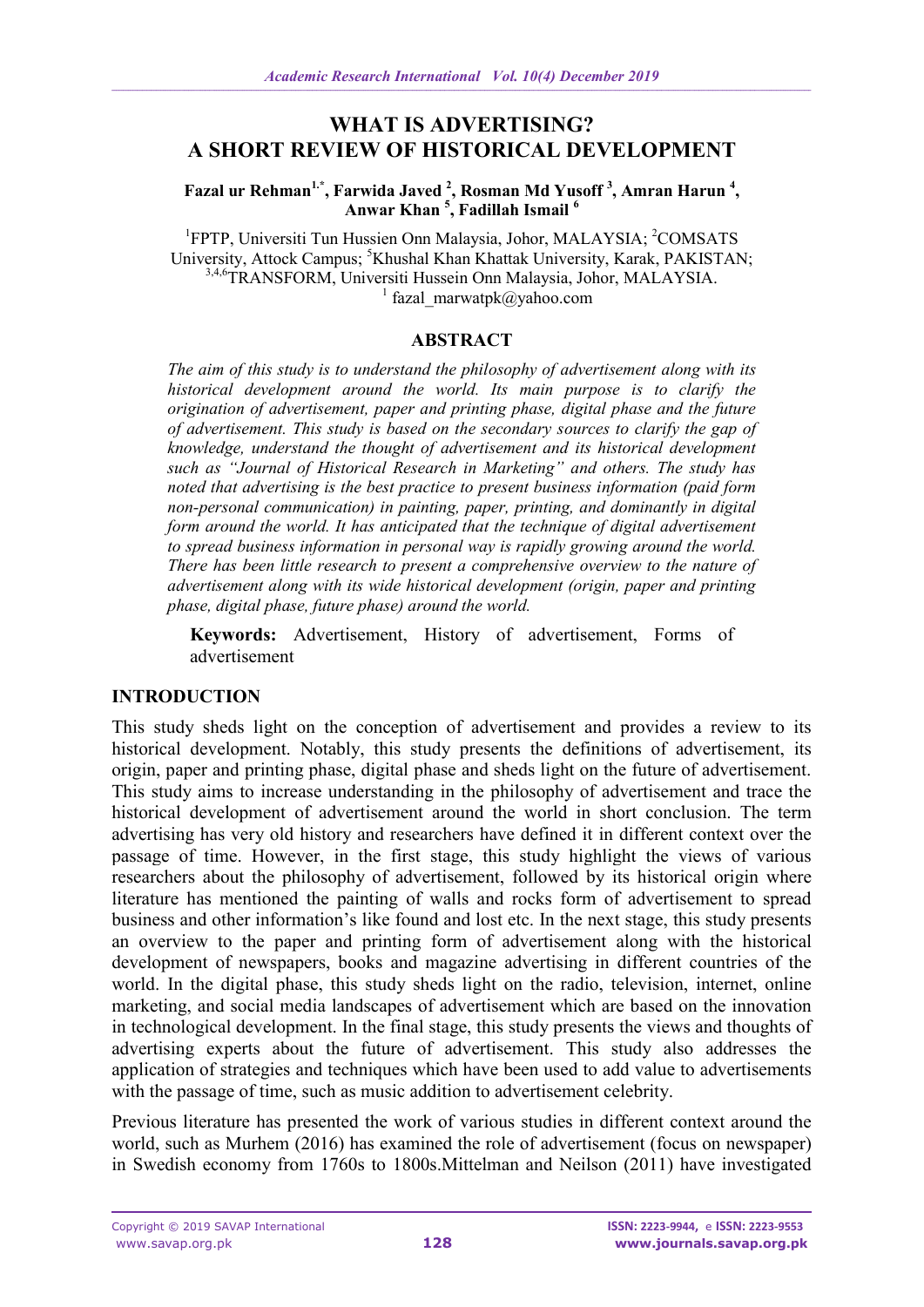the usage of advertising technique in fund raising campaign of Plan International (child sponsorship-based non-governmental development agency) at Canada during 1970s. Schwarzkopf (2011) has highlighted the historical development of advertisement from the early  $20<sup>th</sup>$  century, with a focus on methodological and theoretical challenges in the post advertising age. Petty (2015) has examined the advertisement regulation history at USA in formal and informal, public and private context with a focus on misleading messages in the text of advertisement. McCarthy (2014) has examined the changing nature of advertisement in the Irish newspaper 'The Freeman's Journal' during the period of 1763 to 1924. Howard (2010) has focused on the major forms of local advertisement (newspaper, radio, television) that employed by independent departmental stores across USA in the period between 1920 to1960. Scanlon (2013) has explored the role of women in the development of advertisement and opportunities for women as advertising professional in the early  $20<sup>th</sup>$  century. Sheresheva and Ovseenko (2015) have analyzed the development of Russian print advertising in 1917 with the previous decades of the "Russian economic miracle". Branchik and O'Leary (2016) have examined the negative depiction of male homosexuality in print and video advertising at USA during twentieth and early twenty-first centuries. Previous literature has discussed the history of advertisement in various periods and specific context in different countries of the world. Therefore, this study has noted a gap of knowledge to combine the various sources to present a comprehensive overview to advertisement in short conclusion, historical development of advertisement around the world since its origin, paper and printing phase, digital phase and understanding in its future.

#### **THE NATURE OF ADVERTISEMENT**

The term advertising has originated from a word of Latin language "advertise" which has the conception of "to turn to", but the dictionary explains the meaning of this term as "to give public notice or to announce publicly". It is also thought that it came from the word "advertere" which means to turn the mind towards. Danesi (2015) has declared that the term advertising has derived from the Medieval Latin language verb advertere which means "to direct one's attention to" an idea, product or service by announcing an oral or written message in common public. Advertising may be the paid form of non-personal communication to spread business information in target audience via some medium. According to the American Association of Marketing (AAM) "advertising is any paid form of non-personal presentation and promotion of ideas, goods and services by an identified sponsor". It is "the art of getting a unique selling proposition into the heads of the most people at the lowest possible cost" (Reeves, 1961). Alexander and Ralph (1965) have repeated the conceptions of AAM and praised that advertising is the paid form of a business non personal communication to target market about its products and services. Stanton (1984) has diverted his focus towards the structure, channels and promoters of advertisement and presented his views as "it is the visual and non-visual type of marketing communication by a specific sponsor to convey non personal information for promoting products and services. These sponsors are often companies who struggle to promote their businesses or ideas. Advertising take place via different source of media such as newspaper, magazines, television, radio, outdoor advertising, direct mail, social media, blogs, websites and text messages. The business message via these medium is often known as advertisement". Vestergaard and Schroder (1985) have focused on the types, nature of advertisement and presented their views that advertising is a "verbal / nonverbal, public, one-way communication, where verbal / nonverbal communication take place in the form of gestures and poses to common public without getting feedback from them. They also have expressed their opinions that advertising is a public notice designed to spread information with a view to promote the sale of marketable goods and services". Later on, Jones (1990) has described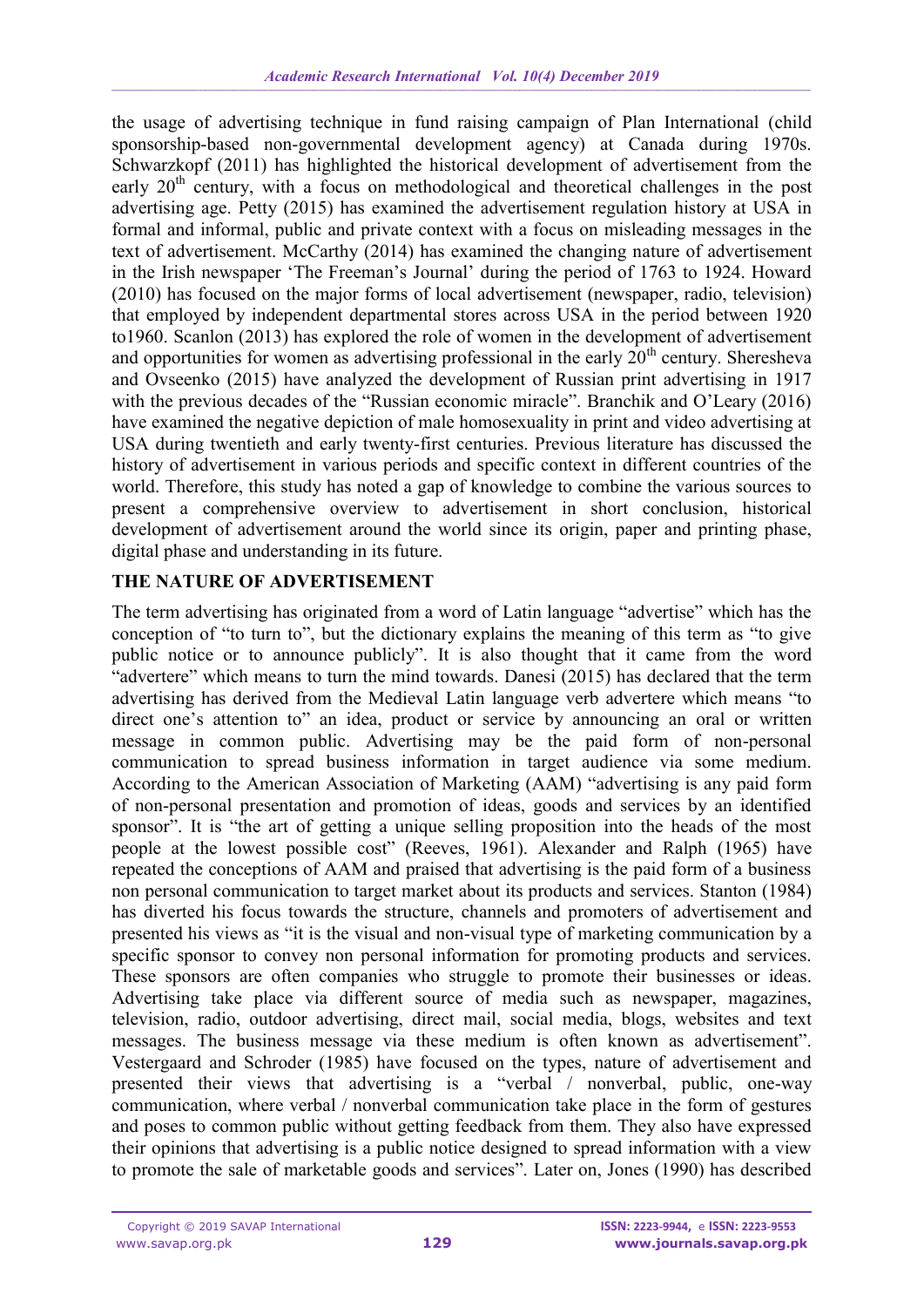the role of advertisement as an activity to "increases people's knowledge and changes people's attitudes and presumed that selling message must be unmistakable". Bovee and Arens (1992) have revised the previous conception as "advertising is the sharing of information in non-personal way typically paid for in convince manner about products and services by a specific sponsor through certain media". Mayne (2000) has linked advertisement with the inescapable images of advertisement and praised as a universal, persuasive channel of communication for grabbing the attention of as many people as possible with the focus to sell them products or services. Richards and Curran (2002) have stated about the effects of advertisement and argued that "it is a paid form of communication from an identifiable source and designed to persuade the receiver to take some action now or in the future". Similarly, Petley (2003) has noted that advertising is a propitious promotion of goods or services to the public, with the intention to draw attention of people and increase the amount of sales for these goods and services.

Advertisement is an act which stands for giving public notice or to announcing publicly as a dictionary meaning (Tyagi and Kumar, 2004). Precisely, "it is a paid form of non-personal communication about an organization and its products that is transmitted to a target audience through a mass medium such as television, radio, newspapers, magazines, direct mail, public transport, outdoor displays, or catalogues" (Janoschka, 2004). Advertising is a strategy that encourages individuals to pass on a marketing message to others, creating the potential for exponential growth in the messages exposure (Kirby, 2005). Advertising is a text, a framing of text, and construction of the message by the "observer" who ascribes to the message a meaning of promotion within the specific framing which is created by the "observer" him/herself (Karimova, 2012). Likewise, Dominick (2013) has repeated the previous thoughts and defended advertisement as "any form of non-personal presentation and promotion of ideas, goods and services usually paid for by an identified sponsor". Further, Frolova (2014) has described the basic roots of advertisement and presumed that advertising is the paid form of impersonal communication to spread business information about the company products and services through various communication channels by an identified sponsor and clarified the basic elements of advertisement such as "paid form of communication, the presence of identified sponsor, distribution through the media, the presence of a specific audience for treatment, lack of personalization of distributed information and aimed action". Advertising is the aggressive type of a business promotion to show the face of business in target market (Rehman et al., 2014). Additionally, in the old business environment, advertising was considered to be a source of increasing sales for a company, but today it is considered as an important source of customer services and a weapon to win the battle of competition (Rehman et al., 2014).

# **ORIGIN OF ADVERTISEMENT**

In the ancient civilization, posters and walls painting were the common advertising form at that time. Visual signs, symbols of trade for location and availability of products or services, hiring of town criers to announce the availability of goods were also the ancient advertising forms. However, the origin of advertisement may lay thousands years ago in the past. In the beginning, the advertising message had conveyed through words of mouth (Lapanska, 2006), wall or rock painting was another advertising tradition in the ancient commercial. The wall painting tradition was also a part of Indian rock art painting in the date back to 4000 BC (Bhatia, 2000). Wall and rock painting is an ancient advertising manifestation which is still popular in many parts of the world. Notably, the researchers have started investigation about the history of advertising from the commercial communication and sale messages on the walls in the ancient Roman Empire (Schwarzkopf, 2011).According to Pandey (2017), in 3000 B.C. Babylonia merchants were using signs over their doorways and paintings on the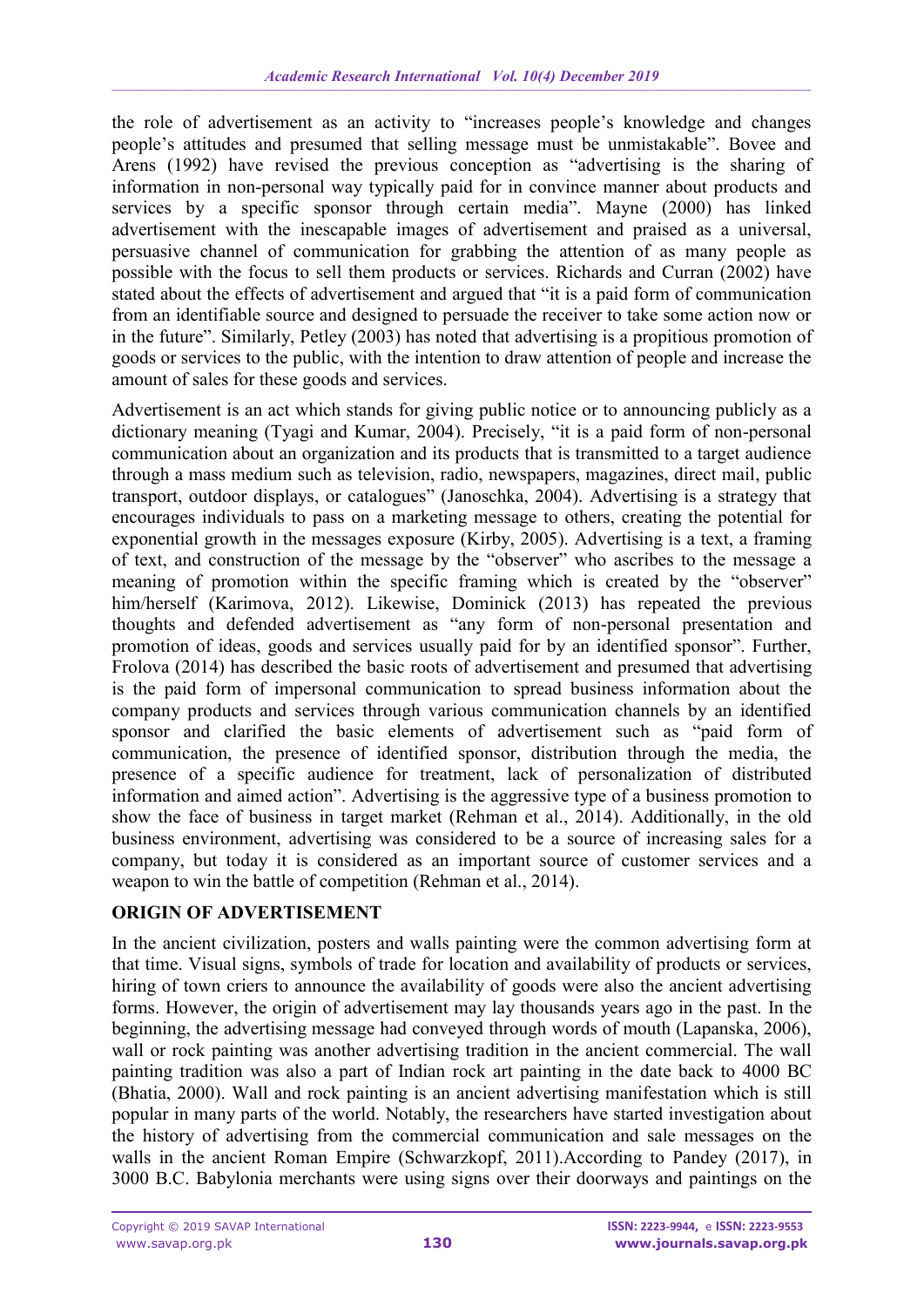walls to advertise their products. Likewise, 3000 years ago, an Egyptian had advertised to return a runaway slave via word of mouth, while the poster and newspaper advertisement took place in  $15<sup>th</sup>$  century. According to Preston (1971), "advertisements in the form of wall inscriptions, signs of craftsmen, obelisks, papyruses, ceramics, and so on, have been discovered in ancient cities such as Ur and Babylon, and later, of course, in Rome, Athens, Pompeii, and Carthage. In the ruins of an Italian city, Herculaneum, archeologists found a wall with color announcements of gladiator struggles". The idea of oral advertisement has developed by ancient Chinese in the form of Classic Poetry during  $11<sup>th</sup>$  to  $7<sup>th</sup>$  centuries BC, where bamboo flutes used to sell their products. The outdoor display may be the well-known method of advertising at that time as the eyes catching painted sign have been uncovered in the ancient ruins of Rome and Pompeii by many archaeologists. Henry Sampson's was the first to thoroughly present the history of advertising in written form and published his work in 1874 at London with the title "A History of Advertising from the Earliest Time" (Schwarzkopf, 2011), while Frank Presbrey published "The History and Development of Advertising" in 1929 with Doubleday in New York.

## **PAPER AND PRINTING PHASE**

After the walls and rock paintings, the tradition of print advertising took place in the late 1400s which is also called as modern period of adverting (Danesi, 2015), as the posters and fliers for advertisement had started as quickly and inexpensive service at that time. The advertising messages were spread through pamphlets and books in far and wide areas to create public awareness. However, the concept of paper advertisement was introduced by ancient Egyptians who have used papyrus (very thick paper) to spread business information and have used wall posters to attract audience (Bhatia, 2000). There is also evidence from the ruins Pompeii of ancient Arabian to spread commercial messages and political campaigns at that time. Likewise, ancient Greece and Rome have used papyrus advertisement to share information's in regard of found and lost some things. With the passage of time, Song Dynasty introduced the concept of print poster on a copper printing plate after 960 AD, in the form of a square sheet of paper. The logo was written as "Jinan Liu's Fine Needle Shop" and another was written as "We buy high-quality steel rods and make fine quality needles, to be ready for use at home in no time" (Liu, 2013). In the early seventeenth century, the first advertisement was published in Swedish paper "Posttidningar" in 1645 with the name as "Ordinari Post Tijdender" (Murhem, 2016), and the British advertisement was appeared in 1625 in newspaper. The study has found that the first advertisement for auction was appeared in 1668, while for lottery in 1969. It has also noted that the conception of newspaper advertisement arose during the first half of the seventeenth century. The study has noted that the number of advertisement were 27 per month in 1760 and reached up to 397 per month in local papers in 1790 at Sweden. In 1790, the advertisement about foodstuff took place in Sweden papers. In the late  $17<sup>th</sup>$  century, The London Gazette was the first newspaper to start print advertisement on regular basis, started wide circulation of newspapers, and reserve a section in newspaper pages for ads on fee basis (Danesi, 2015). The study has explained the example of newspaper advertisement for toothpaste that was appeared dates back in 1660 at England as: "Most excellent and proved Dentifrice to scour and cleanse the Teeth, making them white as ivory, preserves the Tooth-ach; so that being constantly used, the Parties using it are never troubled with the Tooth-ach. It fastens the Teeth, sweetens the Breath, and preserves the Gums and Mouth from cankers and Impothumes, and the rights are only to be had at Thomas Rookes, Stationer". According to Pandey (2017), in the ancient India at Mohanjodaro and Harrapa (Presently in Pakistan) people had used typical seals for advertising purposes. In 29 January, 1780, James Hickey had started the first newspaper in India, named as "Bengal Gazette". The newspaper was deeply used for advertising purposes.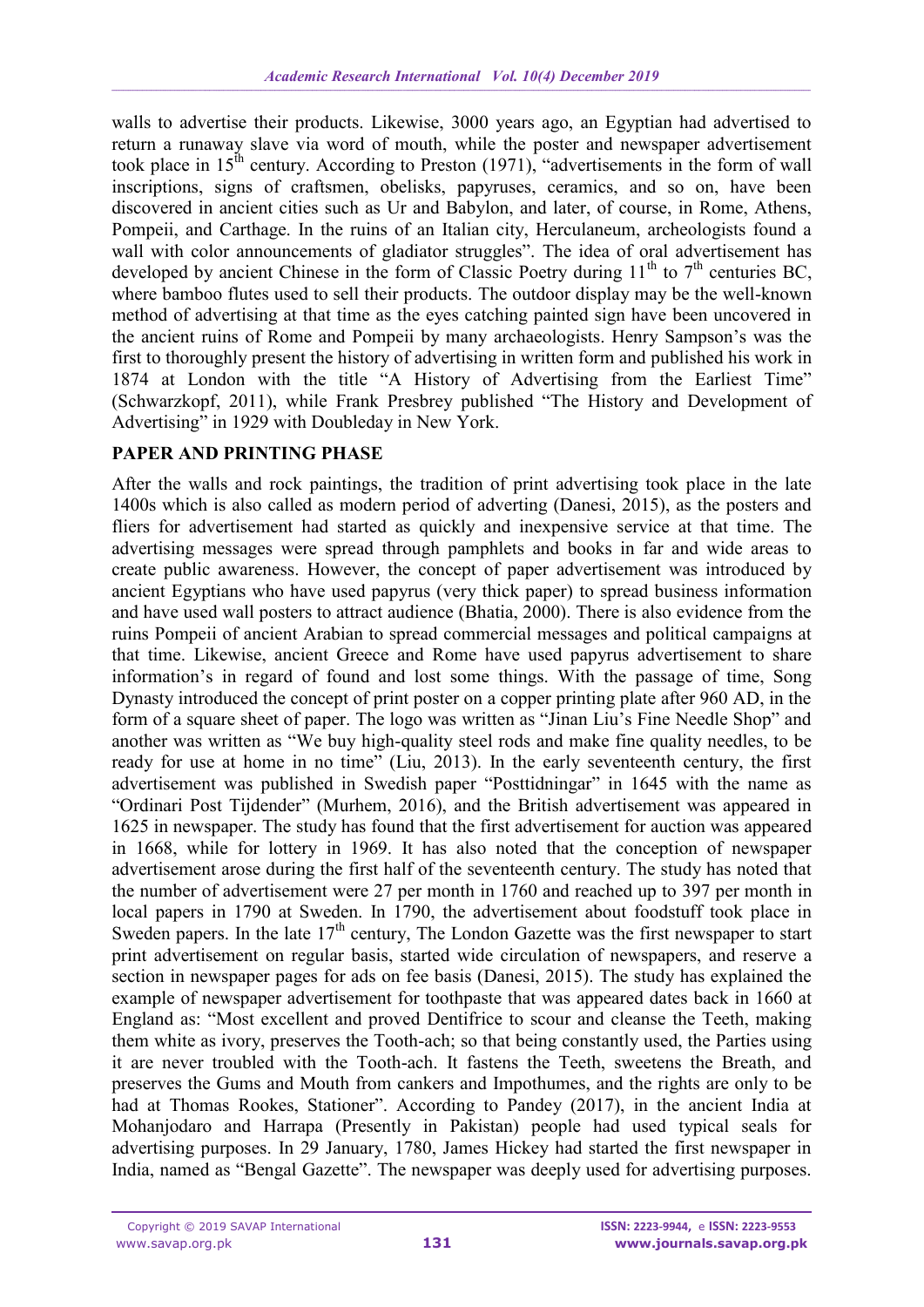In the mid of  $17<sup>th</sup>$  century, the newspaper advertisement was started in the entire Europe for spreading the information about books publication, new beverages, travel plans, matrimonial offers and some pioneering advertisements such as Coffee (1652), Chocolates (1657) and Tea (1658). In 1790, the Courier of Bombay was published in English but the advertisements were presented in local languages such as Gujarati, Marathi, and Konkanese.

In  $19<sup>th</sup>$ century, the advertisement took place in Malaysia and Singapore due to the entrance of foreign traders when people used to inform local and foreign traders for selling goods and services (Abdullah, 2002). The study has cleared that advertisers used posters, brochures, newspapers and pieces of wood to spread business information. It has noted that the first advertising was appeared in 1805 at Penang in the Prince of Wales Island's Gazette. Later on, the first edition of The Straits Times was published in July 1845 with a variety of advertisements at Singapore. However, the proper print advertisement started in  $18<sup>th</sup>$ century via weekly newspaper for the first time in England to promote books and newspapers. In the mid of eighteenth century, the advertisement was considered as a respected profession and applied as a technique of sale (Murhem, 2016). The inclusion of picture in advertisement was applied in eighteen century at England and Ireland (Cox and Dannehl, 2007). In 1825, the message of advertisement had conveyed in ordinary text but later on modified with centered heading and new fonts in 1835 (Murhem, 2016). In 1888, the magazine advertisement was a good source of promotion in USA as there were 15000 magazines with total copies of 28 million while the revenue was noted approximately \$ 240 million in 1929 (Applegate, 2000).

In 19<sup>th</sup> century, Thomas J. Barratt had created an advertisement campaign for a Pears Soap company in London with the additions of slogans, images and phrases, like one of his famous slogans as "Good morning, have you used Pears soap?" (Barratt, 1908). Due to the reason, Thomas J. Barratt is called the father of modern advertising and remained as a famous contributor till  $20<sup>th</sup>$ century (Haig, 2005). Barratt also played a major role for recognizing Pears Soap branding and availability of products in target market. He continuously reevaluated the market trend for changing tastes and fashions, such as he has mentioned in 1907 that, "tastes change, fashions change, and the advertisers have to change with them. An idea that was effective a generation ago would fall flat, stale, and unprofitable if presented to the public today. Not that the idea of today is always better than the older idea, but it is different – it hits the present taste" (Haig, 2005).

Gradually, the advertising grew around the world along with economic expansion and development. In June 1836, La Presse a French newspaper included a first paid advertising at very lower cost for its readers to increase profitability. In 1840, the modern day advertising agency established by Volney B. Plamer for the first time in Philadelphia. Plamer extended his business in 1842 by purchasing space in different newspapers at lower cost and resoled it at higher prices to advertisers. Later on, N.W. Ayer & Son was founded and offered the services to prepare plan, create, and execute complete advertising campaign for the audience. In 1900, N.W. Ayer & Son had become the focal point of advertising and from that time advertising became as profession. It was the first and full-service agency for the advertising contents in the history. At the same time, Charles-Louis Havas, French based agency, started brokerage services of advertisement. Havas was a broker group of advertisement space in different newspapers and was the first group to introduce this concept in France. However, Havas was a not full-service agency for advertisement at that time (Stephen, 2007). According to Abdullah (2002), the first advertising agency in Malaysia (Malaya at that time) was established by Mr. J. R. Flynn Anderson in Singapore. After that, the advertising industry in Malaysia developed rapidly due to the entrance of local and international agencies. Grant International Incorporated was the first international advertising agency to get entered in Malaysia. In 1952, Malaysian Advertisers Association was established to look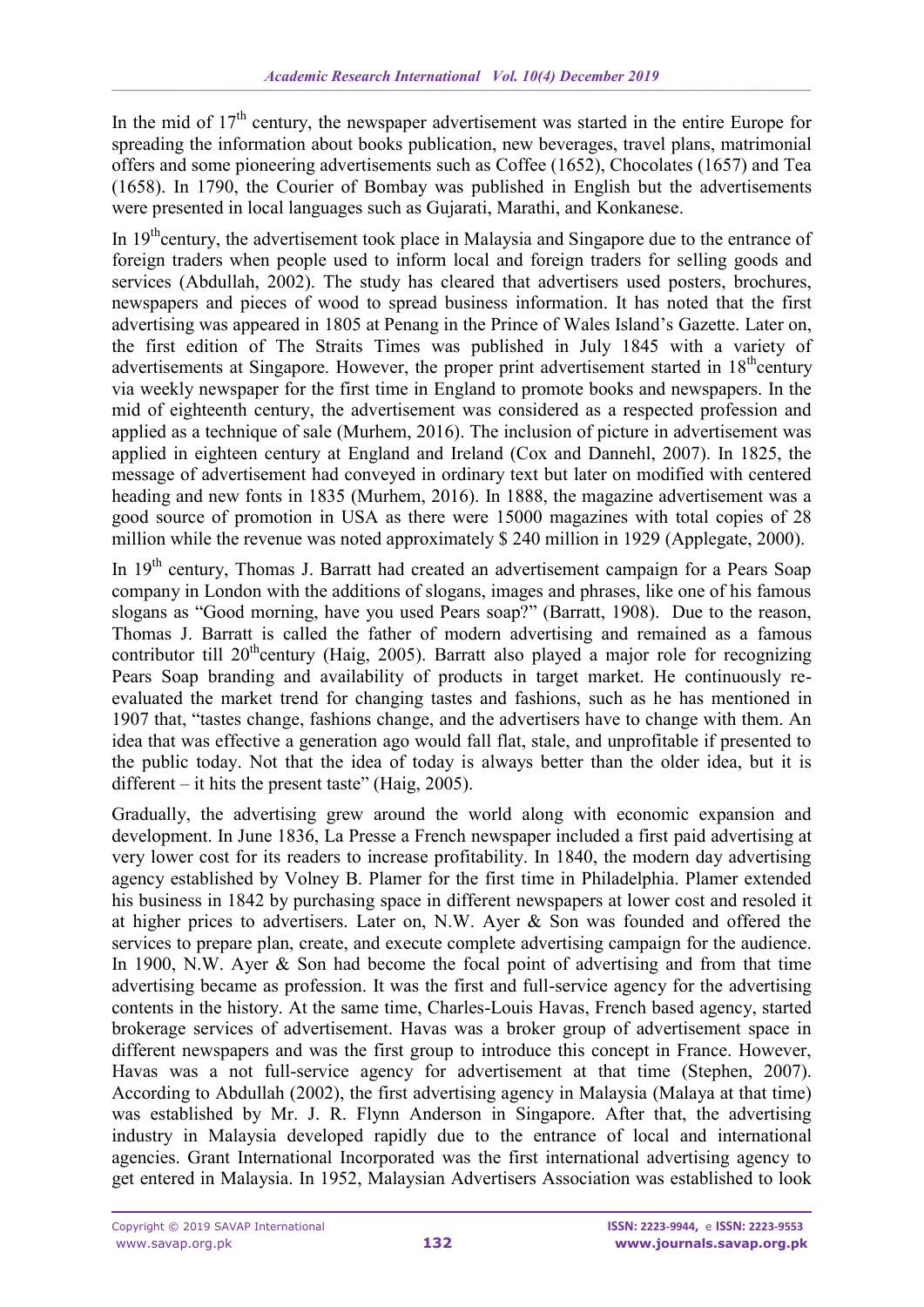after the advertising practices and to attract foreign investors. Additionally, between 1880s and 1920s the advertisers shifted their focus from the utility of products toward social concerns like having products as a social icon, status symbol and positioning (Schwarzkopf,  $2011$ ).In  $19<sup>th</sup>$  century, the advertisers had focused their attentions toward design, layout and text of advertisement to prepare a multimodal message for target audience (Danesi, 2015). The study has noted that advertisers deeply paid attentions to the words of messages, phrases were set in blocks, used shorter sentences, typing font, the art of coining, invention of new slang forms to fit the text, use of visual images, neologisms and invention of slogans. However, during this period, advertisement got significant growth as the revenue of newspaper advertisement accounted \$30 million in 1880 and reached up to \$850 million in 1920 (Petty, 2015). Further, in 1906 the New York legislature defined some rules and passed a law to protect the "right of publicity" of anyone's during his lifetime but a significant development in advertisement law of protecting new trademark was approved in 1946 (Petty, 2015). In 1910, the newspaper advertisement was a major source of spreading business information's in USA as there were 2200 English language newspapers with total copies of 22 million and revenue less than \$250 million at that time (Applegate, 2000).

In United States, the concept of adverting grew rapidly due to industrialization and production of goods and services. Due to the reason, industries recruited workers for marketing purposes to influence the buying behavior of population on large scale. In 1910 to 1920, the advertisers adopted doctrine policies to influence the consumers opinions and create desire to purchase the products, where Edward Bernays, played a major role in the development of modern advertisement as well as public relations (Ewen, 1976). While, tobacco companies started investment in advertising to sell their products by adopting Bernays technique to build positive association with tobacco smoking (Studlar, 2002). American advertising agencies applied the concept of sexual features in advertising to sell household products to women, specifically, a soap product with a message like "A skin you love to touch" by J. Walter Thompson Co, in 1911 (Pope, 2003 ). In 1910, the USA advertising expenditures rose with dramatic growth and the philosophy of truth-inadvertisement legally approved due to frauds in advertisement messages (Petty, 2015). In 1920, famous psychologists named as Walter D. Scott and John B. Watson applied the concept of psychological theory in the field of advertising where Scott assumed that "Man has been called the reasoning animal but he could with greater truthfulness be called the creature of suggestion. He is reasonable, but he is to a greater extent suggestible" (Benjamin & Baker, 2004).According to Schwarzkopf (2011), in 1900, the network of internationally dominant advertising agencies was based in London and Paris till 1920s and 1930s but after that the network shifted towards New York and Chicago due to the power dynamics, and then shifted back in a stable equilibrium between London and New York in 1980s and 1990s. The study has claimed that London, New York and Amsterdam are the dominant nodes of international advertising agencies in the sense of ownership structures, numbers of international creative awards and mobility of personnel, clients and media. In 1920, American government played a significant role in the promotion and development of advertising, particularly, the secretary of commerce Herbert Hoover, who delivered an address to advertising clubs in 1925 with a message "advertising is a vital force in our national life". While, In 1929, the president of United State Bureau of Foreign and Domestic Commerce, Julius Klein, highlighted the characteristics of advertising and praised that "advertising is the key to world prosperity" (William, 1993).

# **DIGITAL PHASE**

In early 1900s, the development of radio provided a new life blood to advertisement. The conception of radio advertisement took place in 1920 where advertisers spent \$ 4 million in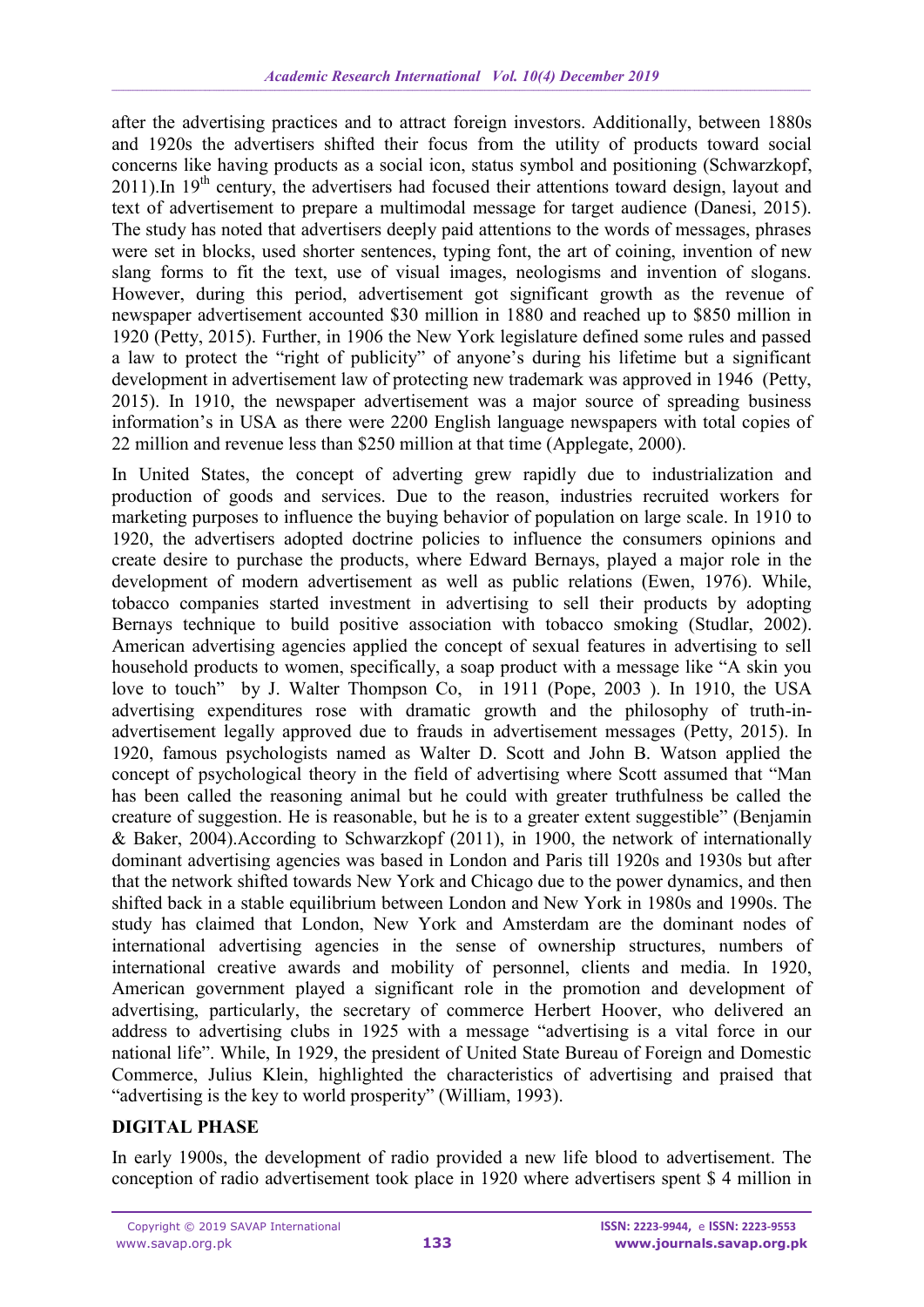1927 on radio advertisement in USA (Applegate, 2000). During 1920, a radio station was established to sell radio as well as other products to consumers and businesses found a new platform of advertising at that time. However, advertising grew rapidly with the development of radio station, where businesses got the opportunity to promote their products and the owner of radio stations got a chance to earn money. In 1934, the Federal Communications Commission (FCC) was established in USA to define the rules and regulation for radio advertisement and control the manufacturing, branding and labeling of commodities (Applegate, 2000). According to Pandey (2017), in 1921 at India the first radio station for broadcasting was established by the Times of India with the support of post and telegraph department which was further organized in 1927 by Indian Broadcasting Company Ltd. Later on, the responsibility was shifted to All India Radio in 1936. In 1920, the wide acceptance of print and radio advertisements among societies arose the conception of emotional and powerful language of speakers in celebrities, individual psyche and social evaluation (Danesi, 2015). At the same time, the conception of consumerism was raised and the development of electrical technologies provided new modes and media as the musical jingle was added to improve the advertisement efficiency to spread business information (Danesi, 2015).

In 1941, the very first advertisement on television was appeared during a baseball game in America, where, Bulova Company operated its advertisement in a cost of 4 dollar via local channel in the New York City (Stewart, 1941). In 1950, the proper television advertisement took place in USA, where advertisers spent \$170 million to spread business information through this medium (Applegate, 2000). In 1950, the television advertisement became popular, caught attentions of audience toward advertised products or services and leaded to the addition of cartoons and Hollywood celebrities in advertisement to improve its creativity (Frolova, 2014). In 1950, the DuMont introduced television network for advertising products of several businesses and became a standard in the United State commercial industry (David, 2004). The television was considered as one of the best advertising podium to influence the mind setup of consumers in the United State of America, where a dramatic growth of selling television set was noted from 1 million to 44 million during 1949 to 1969. This growth converted the mind of advertisers from radio to television platform to show the pictures and varieties of the products to influence consumers mind. These commercial advertisements had highly impacted the American society and its culture as consumers became able to see the products and its functions (Allan& Coltrane, 1996).With the passage of time, the television advertisement had keep growth and reached up to \$47 billion revenue at USA in 1998 (Applegate, 2000). According to Pandey (2017), the television was introduced in 1959 at India with the sponsor of UNESCO on experimental basis and further modified in 1965 for entertainment and information purposes in Delhi. However, the proper advertisement on television was introduced in 1976 at India. In 1964, the advertisement via television took place in the Malaysian society (Abdullah, 2002).In  $20<sup>th</sup>$  century, the business advertisement got significant growth around the globe and is often known as the "century of advertising" (Frolova, 2014), as the industrial production revolutionized, multicolor printing, digital radio, television, satellite communication, computer, and internet have promoted the concept of advertisement around the world.

The development of internet and World Wide Web has explored as new medium for communicating business information's. Initially in 1970, US Government used internet as information sharing network among different departments (Janoschka, 2004). Likewise, many universities in United States used internet to exchange information with each other's (Boardman, 2005). While in 1990, the access to internet became able to general public in the United State and gradually extended to global world with the development of Microsoft Windows and Macintosh operating system (Boardman, 2005). Initially, web advertisement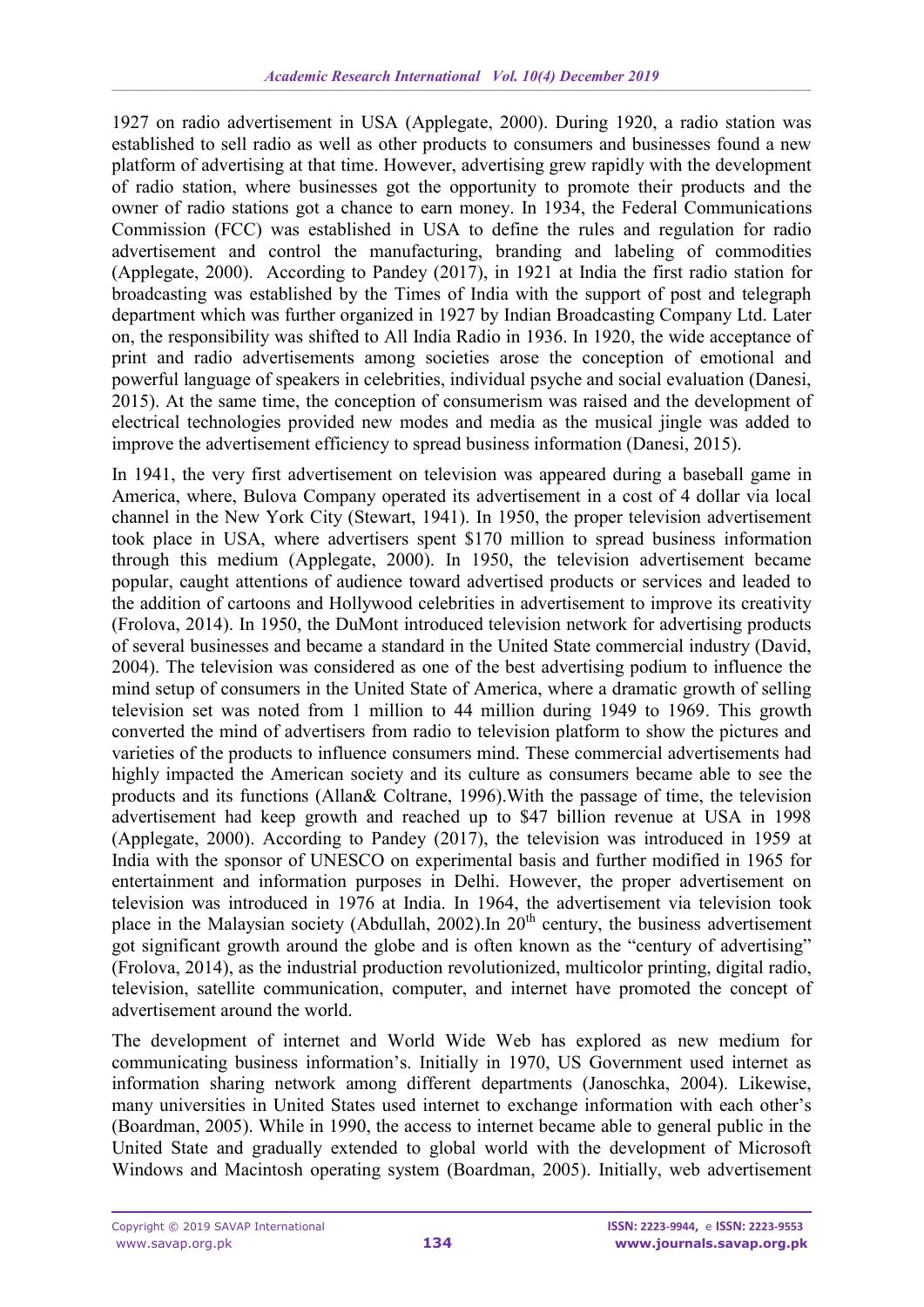took place in the form of one-to-one communication but now has become able form one to two and multi-way communication via internet. This development led the business world towards the conception of online marketing and advertisement. In online advertisement, visitors most often clicks on the business content and get access to further information's. In 1970, Richard Pollay in the University of British Columbia, started investigation in the social and cultural roots of advertisement and invited fellow researchers to pay special attention towards the historical background of advertisement (Schwarzkopf, 2011). Notably, in the twentieth-century, the advertising industry turned towards modern consumers' era, psychology and social sciences (Schwarzkopf, 2011). The study has noted that many researchers diverted focus in shifting advertising ideologies, techniques and industry practices between eighteenth and the twentieth centuries towards social, cultural and political context. The study has also noted that advertisement was associated with the branding in 1970s. In  $20<sup>th</sup>$  century, the idea of customers association with one's lifestyle (role model), personal enhancement, and life events caught advertisers' thought to modify advertisement (Frolova, 2014). Gradually, the idea of adding effective components in advertisements to get improved its efficiency and the attraction of audience was arise and considered as the key of a successful advertisement, such as the physical presentation of advertisement, facts and figures of documentations, and the performance of service providing employees (Mortimer, 2008).

According to Janoschka (2004) the internet has now produced a public global platform that is open to share all kinds of information's, particularly, online advertisement and promotion to influence the mind of consumers. This idea is further supported as "online marketing has significant influence on the buying behavior of consumers, their preferences, decision making processes, buying experience in online atmosphere, usability, interactivity, trust and online marketing mix" (Sharma and Sheth, 2004). Digital advertising has attracted a wide academic interest (Aslam and Karjaluoto, 2017). Janoschka (2004) has defined online or web advertisement as "Web ads, such as banners, buttons, and pop-up windows etc. are instruments of on-line advertising. The term 'web ad' is used to subsume different types of web ads that are composed of small text and graphic-based advertising places, formatted as four-sided figures and are located on or jump out of a web page. Web ads contain a short advertising message or body copy and often an instruction to click on them. They are aimed at informing users about the existence of certain web sites and persuading them to visit these sites". According to Schwarzkopf (2011), the world top online advertising agencies are based in Stockholm, London and Amsterdam. WPP (Wire and Plastic Products) group is the world largest advertising and marketing communication company which owns "300 advertising agencies, PR agencies, market research companies, direct marketing companies, media buying companies, and social media, interactive and search-engine agencies worldwide, is a British company and headed by a Knight of the Realm, Sir Martin Sorrell, and now have focus towards Mumbai and Shanghai". Terkan (2014) has counted the merits of advertising as: helps to publicize goods, reduce distribution cost, serve as a tool for competition, demonstrate demand, create awareness of new business and products, building brand image, and boost a business reputation. Additionally, the literature has also highlighted the security risks and threats of online advertising such as privacy hazards, social sorting, discrimination, malware distribution, misuse of users' data, data leakage, unauthorized collection of data and sharing it with third party, tracking profile, frauds and others (Jimenez, Arnaub, Hoyos and Forne, 2017), and these security issues have motivated researchers toward the privacy protection approaches and lead to provide users with transparency, control over the functions, browsing data and other radical blocking mechanisms.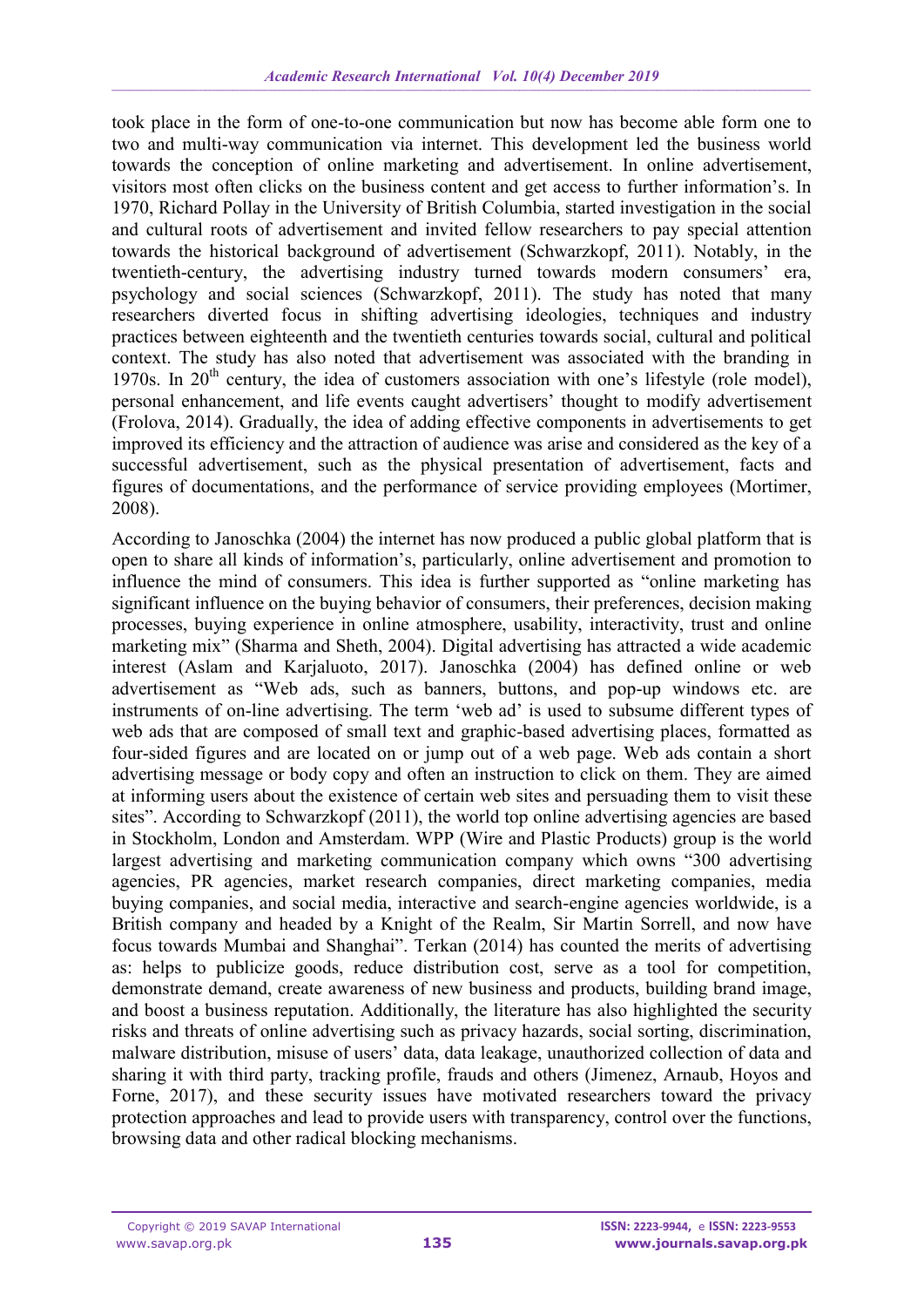The growth of investment in advertisement has continued around the world. The first web advertising was appeared with Hot Wired, Inc's as innovative form of ad banner (Korgaonkar, Silverblatt and O'Leary (2001), where businesses spent \$20 million on online advertising in 1996 and reached up to \$336 million in 1997. According to Herrana and Sigue (2017), "Procter & Gamble, AT & T, General Motors (GM), Verizon, and L'Oréal spent \$2.95, \$1.9, \$1.78, \$1.64, and \$1.34 billion on advertising in 2011. These same companies also spent \$773.8, \$535.5, \$593.4, \$342.4, and \$342.4 million on national advertising programs in the first quarter of 2014. At the same period, manufacturers such as General Motors, Fiat Spa, and Toyota Motor significantly saw dramatic increases of 55.8%, 38.8%, and 17.7%, respectively in their advertising expenditures". Likewise, 13131 million euro in 2012 and 12067 million euro in 2013 were spent on advertising at Finland (Frolova, 2014). The expenditure of advertisement grew dramatically from \$66.7 billion in 1996 to \$108.5 billion in 2014 at USA (Chan, Narasimhana and Yoon, 2017). It has estimated that the revenue of social media advertising will increase from \$4.7 billion in 2012 up to \$11 billion in 2017 (Knoll, 2015). Notably, the businesses of all sectors around the world are constantly increasing their budget and investment in digital advertisement. For example, Schechter, Kaufman and Matthews (2015) have presumed a significant growth of spending in digital advertisement at USA. The investment in digital advertisement has affected the spending in other advertising platforms such as, newspapers, magazines, radio, outdoor, out-of-home and cinema. The study has expected a considerable growth in coming years from 2.6% annually in 2000-2014 to 3.2% in 2014-2022.



**Figure 1:** US Advertising spending per year by L.E.K Consulting (2015)

In the same manner, Schechter, Kaufman and Matthews (2015) have noted a strong growth in digital advertisement at UK. Likewise, a growth of 10 percent was noted in Latin America and moderate growth rate was projected for North America. Schechter, Kaufman and Matthews (2015) have also highlighted the growth of spending in digital advertisement around the world by forecasting from \$ 506 billion in 2014 to \$ 679 billion in 2019. The study has noted that the digital spending has strong positive correlation with the GDP growth in USA.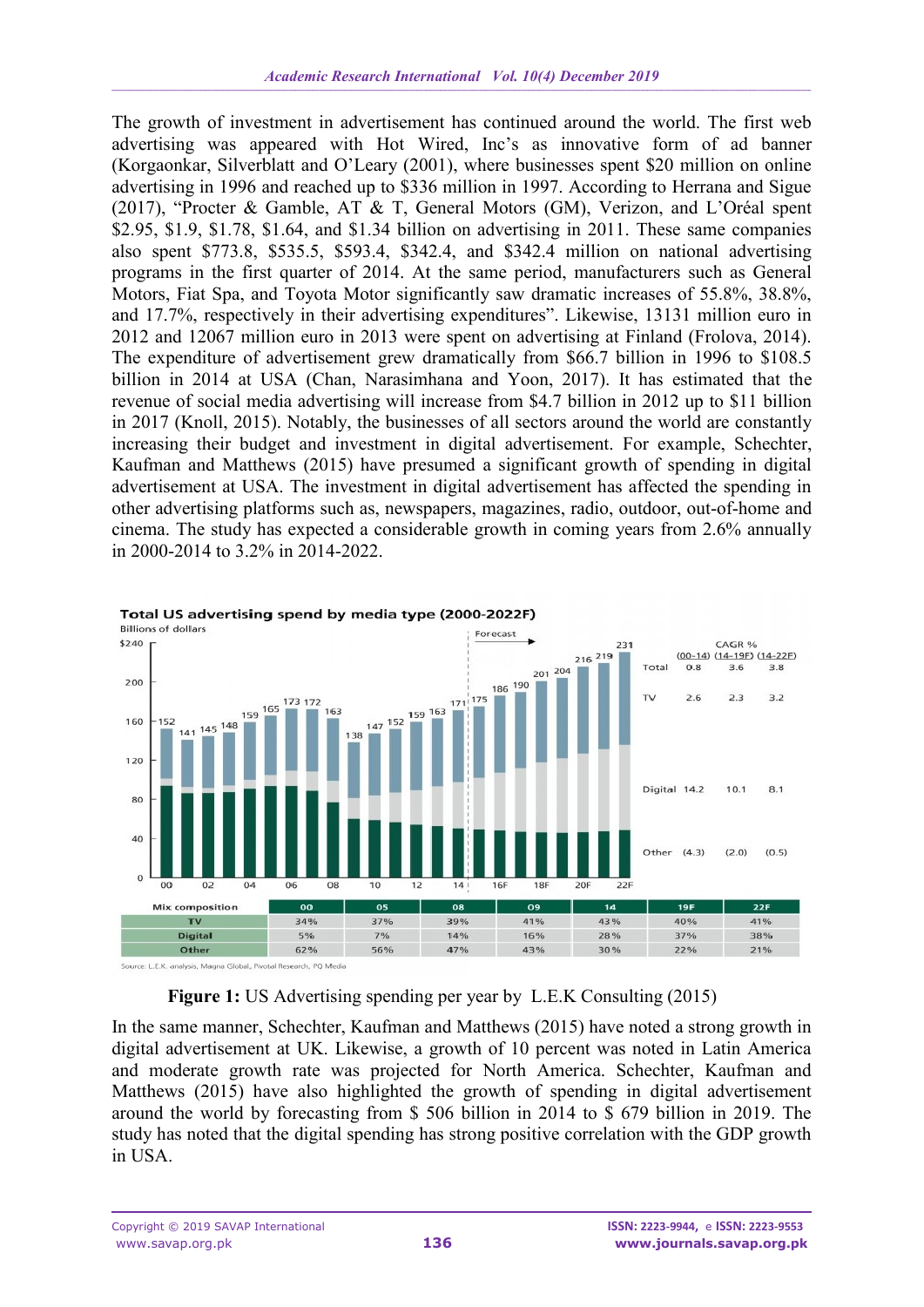

Historical growth of total ad spend vs. real GDP growth (1970-2014)

**Figure 2:** Historical Growth of Ad Vs US GPD Growth by L.E.K Consulting (2015)

Gradually, the social media advertising took place due to the development of internet. Social media is one of the fascinating technological applications and widely used in businesses promotion and communication. Richter and Koch (2007) have discussed the term "social software" in a little bit wide sense to highlight the concept of social media and included weblogs, social tagging and social networking application. Kim et al. (2010) have presented their views in term of Social Web Sites like "form of online communities, and share usercreated contents" and also suggested as "union of social networking sites and social media sites". Cox et al. (2009) have focused specifically on the term social networking and described it as "pages that contain user-generated content in various formats". Therefore, social media has emerged as an internet based advertising platform and is highly dynamic and exciting. It has the advantage to convey the message to millions people in seconds around the globe. Social media is the latest marketing "buzz" and now companies are hunting to engage with target audience via this online platform. Social media is the rapidly growing technological innovation and the powerful marketing communication tool around the world (Duffett, 2015), has gained a wide popularity and acceptance among communities that causing many advertiser to revise their marketing strategies (Vinerean, Cetina, Dumitrescu and Tichindelean, 2013). Facebook is one of the well-known advertising platform (Elseminas, Wijanto and Halim, 2015), and has caught researchers attention to understand consumers response and building brand strategies (Ertugan, 2016).Social media has become one of the world leading marketing platforms around the globe (Coursaris, Osch and Balogh, 2016), such as Facebook had 2.5 million advertisers and 50 million small businesses in January 2016 (Thornhill, Xie and Lee, 2017). Alalwan, Rana, Dwivedi, and Algharabat (2017) have noted that Facebook had earned \$ 5.4 billion in 2014 through advertising and its growth rate was expected up to 58 percent. Social media advertising has the outstanding capabilities to understand the users' behavioral response, individual characteristics and building brand (Boateng andOkoe, 2015). However, the term social media advertisement is a marketing singularity that takes place in online environment via social networking sites like Face book, Twitter, LinkedIn, YouTube etc.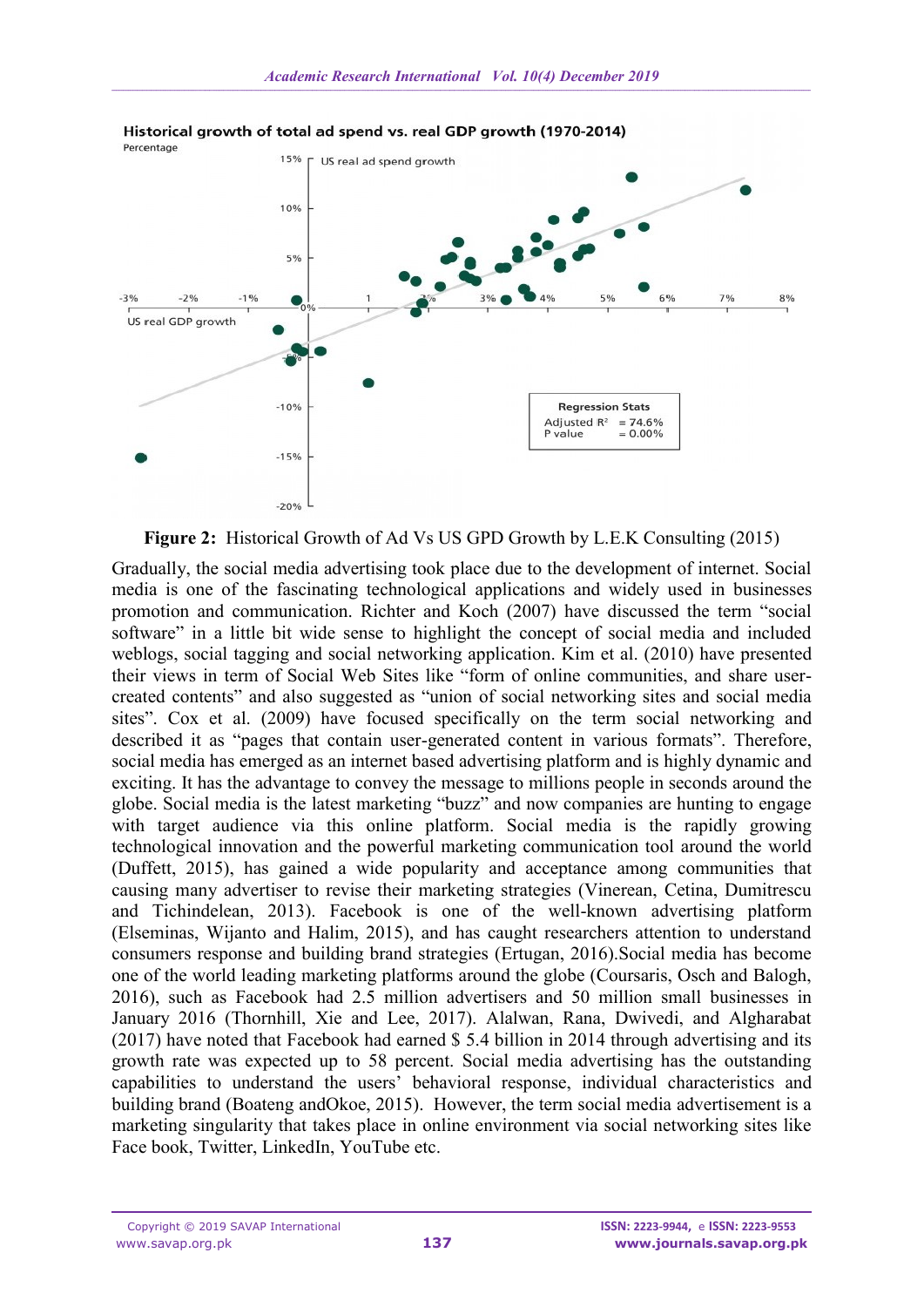### **FUTURE OF ADVERTISEMENT**

The dramatic innovations and changes in the landscape of advertisement are creating non stoppable challenges for marketers and advertisers. The advertisers may not able to decide about the future of advertisement due to rapid technological changes. However, several advertisers have presented their views about the future of advertisement. In 1988, the CEO of Saatchi & Saatchi Advertising had presumed about the future of advertisement that "the successful agency of the future will be built on the single principle of adding value for its clients. Value must be added in two key areas: in the basic operation—the creative product and in the total range of service capabilities" (Applegate, 2000). Milton Gossett, who is the farmer chairman of Saatchi & Saatchi Advertising worldwide, has presented his views about the future of advertisement that "the advertising agencies will become integrated marketing communication firms and increasingly will become a part of conglomerate integration" (Applegate, 2000). The study has hypothesized that the computerized system and World Wide Web will be the primary sources of advertisement to reach targeted audience in more personal ways. Gradually, the advertising being a form of marketing communication is replaced by relationship-orientation and more interactive form of communication with consumers (Schwarzkopf, 2011). The study has presumed that researchers are increasingly investing their efforts in the history of branding and public relation. This trend shows that in future scholarly interest may shift towards the sub elements and parallel thoughts of advertisement. Now the landscape and structure of advertising has changed due to rapid technological innovation (Schwarzkopf, 2011), and the researchers may need new models and theories to get better understanding in advertisement. The study has presumed that in future, researchers may investigate the economic and business history of advertising in global context, relationship between capitalism, global media and advertising creation.

The future of advertising is not too clear as the rapid technological innovation may change the direction of advertisers. However, many advertisers and experts have presented their views about the future of advertisement, such as, Khansvyarova (2017) who is the head of digital marketing at SEMrush has presumed that there is "no doubts that the future of advertising lies in digital world. Traditional marketing channels have exhausted themselves and are now stepping back. In my opinion, the future of digital advertising is about personalization, multi-device targeting and building a unified user-centered ecosystem". In the same way, Quintos (2017) who is the founder of Digital Ad Agency, has supposed that the "future advertising will be less intrusive (no pop-ups) and more engaging. Many brands still think digital is a megaphone where they read their messages. The future of advertising will be hyper relevant to the viewer and will come from multiple new sources. Advertising will show via digital maps, augmented and virtual reality technology" (Graham, 2017). Likewise, Starkie (2017) who is the president of Thornley Fallis Communications, has supposed that "advertising is going to start to look a lot more like PR (it already is). And PR is looking a lot more like advertising. And so is marketing, sales, promotions and even a little bit of HR. My point is that communications need to be integrated across the organization to be effective today. There's no point in a Super Bowl ad buy with messages your employees, shareholders, channel partners or other stakeholders can't get behind. The risk of social media backlash is too great. Also, there's no point in developing loads of excellent social media content with the hopes it will be seen by customers". Similarly, Levinson (2017) who is the CEO at Group Levinson Advertising has presented his thoughts as "the future of advertising must still be rooted in the fundamentals of salesmanship first, while utilizing the latest technology, second. It cannot place technology over business acumen and selling. In other words, the strategy for messaging won't change from thousands of years of selling history". The founder and president of "Ideas That Evoke" Kelly Ehlers (2017) has diverted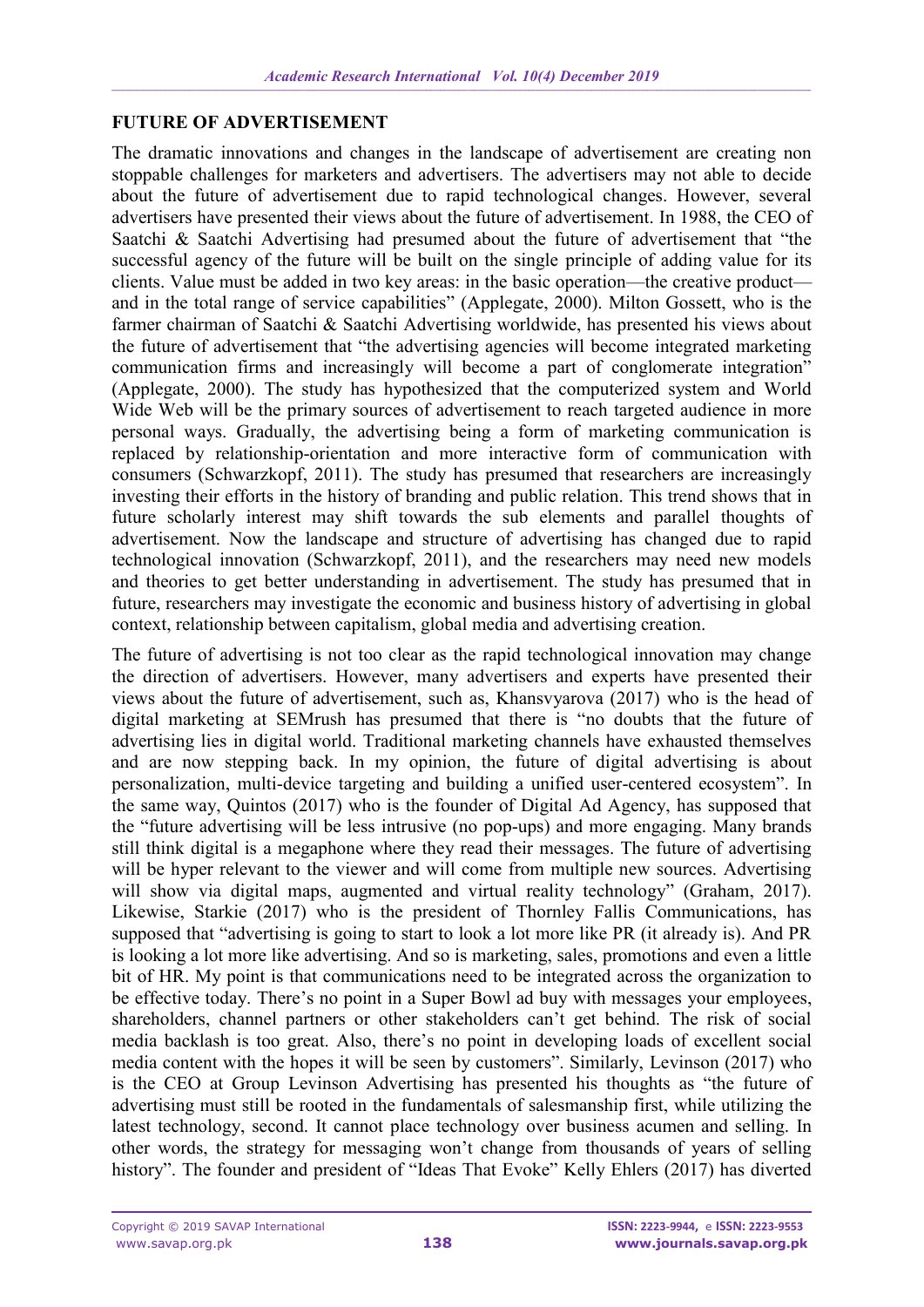his conceptions towards the social networking sites and stated that "the future of advertising lies with social media and paid ads". At the same time, Hill (2017) who is the CEO at Incitrio, has argued that "in the future, advertising and marketing will consist of intelligent marketing automation with a combination of semi-managed service and business intelligence".

## **CONCLUSION**

Advertisement is the interesting source to spread updated and motivated information among targeted audience. The philosophy of advertisement has been debated among researchers since back to 4000 BC as a key source to show business information and generally perceived as a paid form of non-personal presentation and promotion of goods and services. Literature has highlighted the conception of advertisement as the wall, rock painting and word of mouth back in the past thousands years ago. The ancient Egyptians have introduced the usage of papyrus to spread business information's which leads to the development of paper and printing advertisement. The newspaper advertisements shaped the idea of promoting goods and services among targeted markets in proper way. The development of radio and later on Television provided foundation to the thoughts of digital ads and extended this conception to online advertisement with the development of internet. The internet development has established the trend of social media and online advertisement around the world. The advertising agencies are increasingly shifting their efforts toward digital channels and a highly growth is expected in the investment and adoption of digital advertisement to convey the business messages in more personal ways.

## **REFERENCES**

- [1]. Abdullah, I. (2002). *Advertising in Malaysia.* Springer Verlag Berlin Heidelberg, pp. 159-181.
- [2]. Alalwan, A.A., Rana, N.P., Dwivedi, Y.K. andAlgharabat, R. (2017). "Social media in marketing: A review and analysis of the existing 4 literature", *Telematics and Informatics*, In press.
- [3]. Alexander, T. and Ralph, S. (1965). *Marketing Definitions. Chicago,* IL: American Marketing Association
- [4]. Allan, K. and Coltrane, S. (1996). "Gender displaying television commercials: A comparative study of television commercials in the 1950s and 1980s", *Sex Roles*, Vol.35 No (3-4), pp 185–203.
- [5]. Applegate. E. (2000). "Advertising in the United States: past, present, future", *Journalism Studies, 1*(2), pp. 285–302.
- [6]. Aslam, B. andKarjaluoto, H. (2017). "Digital advertising around paid spaces, Eadvertising industry's revenue engine: A review and research agenda", *Telematics and Informatics* (In Press).
- [7]. Barratt,T.J. (1908). *The father of modern advertising.* Modern Business, pp. 107–15.
- [8]. Benjamin, L.T., and Baker, D.B. (2004). Industrial-organizational psychology: The new psychology and the business of advertising. *From Séance to Science: A History of the Profession of Psychology in America*, pp. 118-121. California: Wadsworth/Thomson Learning.
- [9]. Bhatia (2000). Advertising in Rural India: Language. *Marketing Communication, and Consumerism*, pp. 62-68.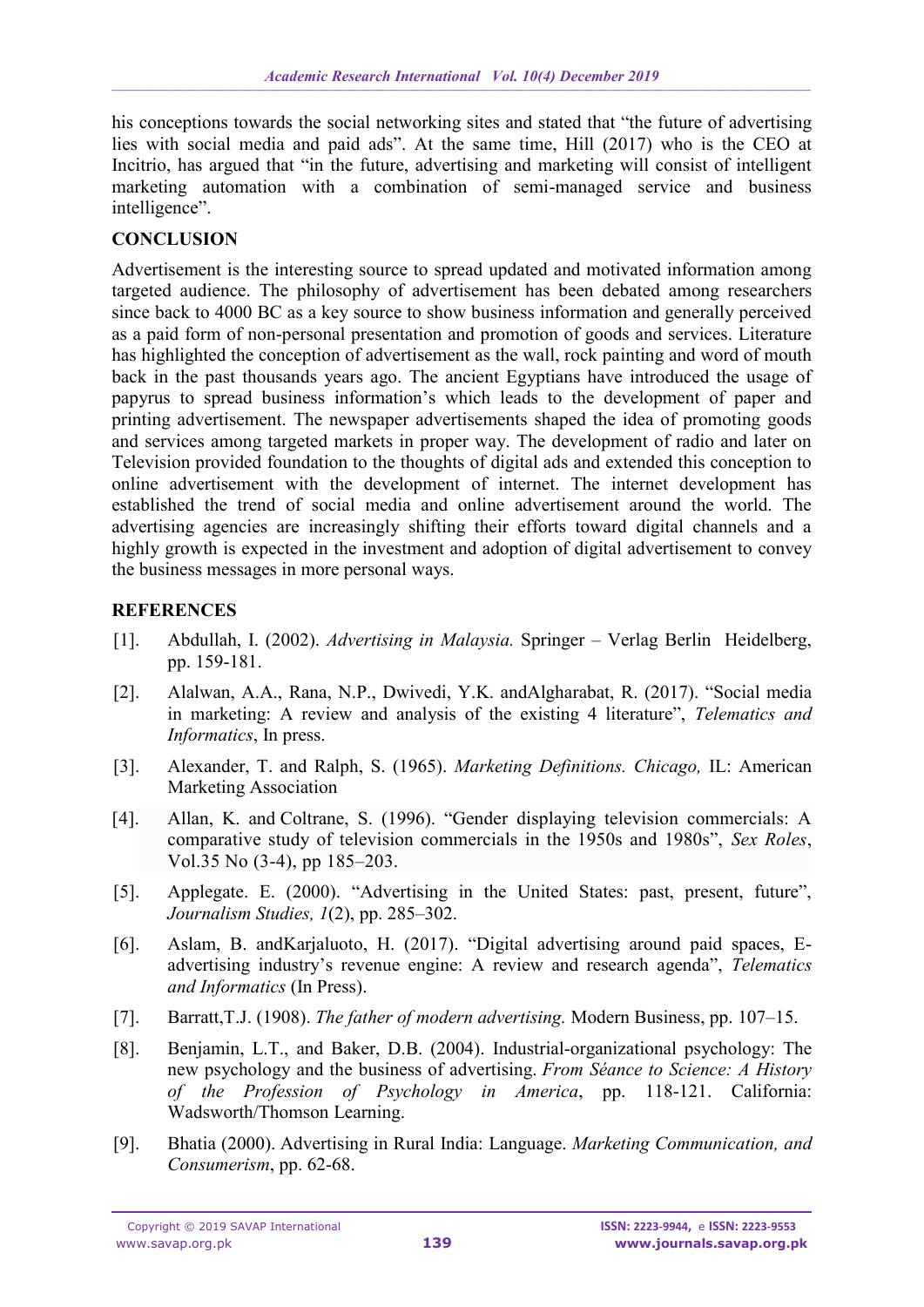- [10]. Boardman, M. (2005). *The Language of Websites*. London. New York: Routledge.
- [11]. Boateng, H. and Okoe, A.F. (2015)."Consumers' attitude towards social media advertising and their behavioural response: The moderating role of corporate reputation", *Journal of Research in Interactive Marketing, 9*(4), pp.299-312.
- [12]. Bovee, C.L., andArens, W. F. (1992). *Contemporary Advertising*, Boston: Richard D. Irwin, Inc.
- [13]. Branchik, B. J. and O'Leary, B. (2016). "Funny, scary, dead: Negative depictions of male homosexuality in American advertising", *Journal of Historical Research in Marketing*, Vol. 8 No. 4, pp.524-544.
- [14]. Chan, T.Y., Narasimhana, C. and Yoon, Y. (2017). "Advertising and price competition in a manufacturer-retailer channel", *International Journal of Research in Marketing, 34*, pp. 694–716.
- [15]. Cox, C., Burgess, S., Sellitto, C. and Buultjens, J., (2009). "The role of user-generated content in Tourists' travel planning behavior". *Journal of Hospitality Marketing & Management*, 18(8), pp. 743- 746.
- [16]. Cox, N. and Dannehl, K. (2007). *Perceptions of Retailing in Early Modern England*. Ashgate, Aldershot.
- [17]. Coursaris, C.K., Osch, W.V. and Balogh, B.A. (2016). "Informing brand messaging strategies via social media analytics". *Online Information Review, 40* No. 1, pp.6-24.
- [18]. Danesi, M. (2015). *Advertising Discourse*, The International Encyclopedia of Language and Social Interaction, First Edition. John Wiley & Sons, Inc.
- [19]. David, W. (2004). *The Forgotten Network: DuMont and the Birth of American Television*. Philadelphia: Temple University Press. pp. vi.
- [20]. Dominick, J. (2013). *The Dynamics of Mass Communication*. New York: McGraw-Hill.
- [21]. Duffett,R.G. (2015)."Facebook advertising's influence on intention-to-purchase and purchase amongst Millennials". *Internet Research, 25* No.4, pp.498-526.
- [22]. Ehlers, K. (2017). *What's the Future of Advertising?* Retrieved from: [http://www.futureofeverything.io/2017/02/15/whats-future-advertising/,](http://www.futureofeverything.io/2017/02/15/whats-future-advertising/) on 9/5/17.
- [23]. Elseminas, E., wijanto and Halim, R.E. (2015). "The Effects of Social Media Advertising On Enhancing Purchase Intention: An Empirical Study of Facebook Advertising", *Jurnal Bisnis & Manajemen,15* No.2, pp. 49 – 56.
- [24]. Ertugan, A. (2016)."Using statistical reasoning techniques for measuring users' emotional connectedness to Facebook and their attitudes towards Facebook advertising", *Procedia Computer Science, 102*, pp. 677 – 682.
- [25]. Ewen (1976). *Captains of Consciousness* p. 33. "As Ford's massive assembly line utilized 'extensive single-purpose machinery' to produce automobiles inexpensively and at a rate that dwarfed traditional methods, the costly machinery of advertising that Coolidge had described set out to produce consumers, likewise inexpensively and at a rate that dwarfed traditional methods.
- [26]. Frolova, S. (2014). *The Role of Advertising in Promoting a Product,* Thesis, Centria University of Applied Sciences, Degree Programme in Industrial Management.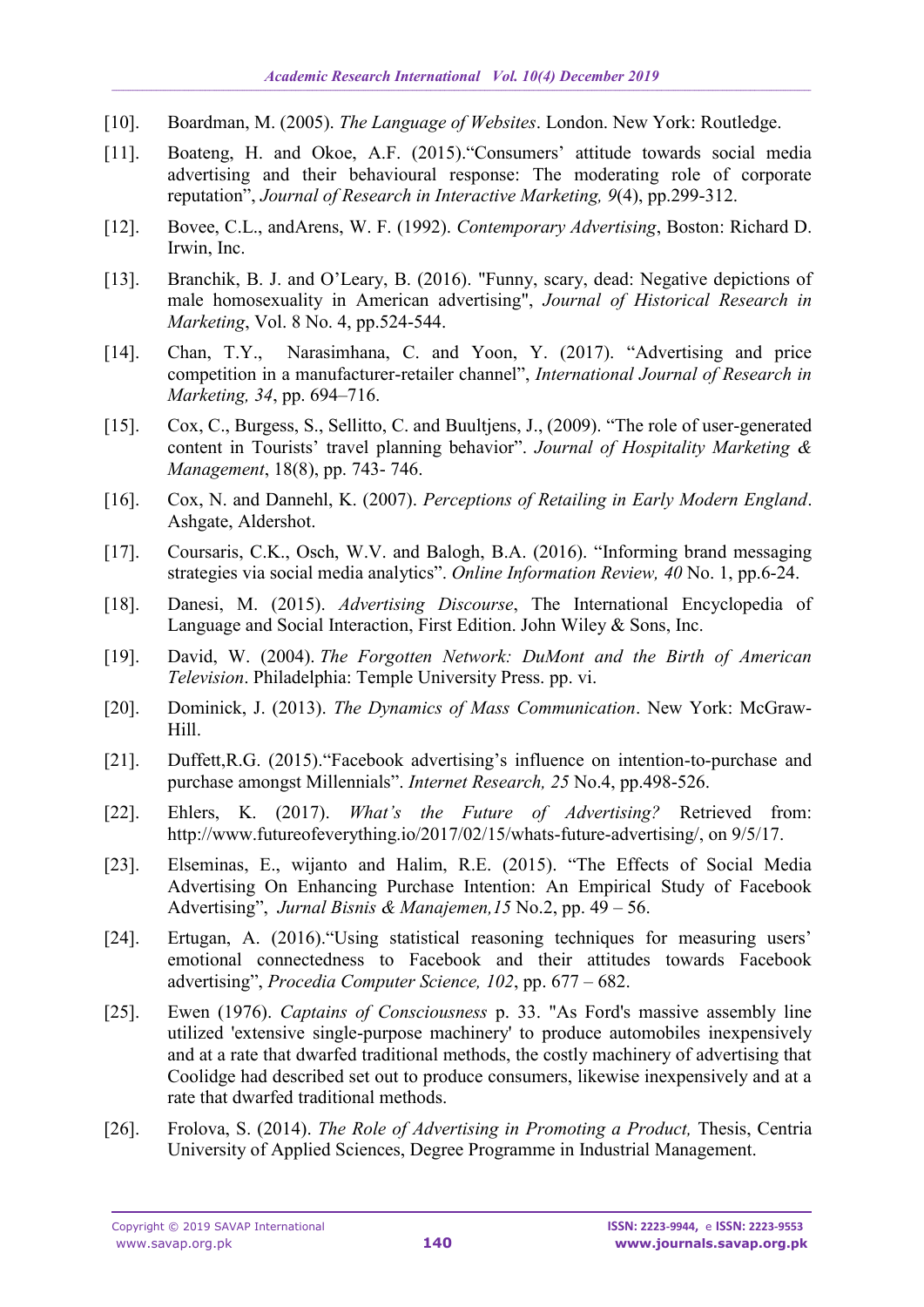- [27]. Graham, K. (2017). What's the Future of Advertising?, Retrieved from: [http://www.futureofeverything.io/2017/02/15/whats-future-advertising/.](http://www.futureofeverything.io/2017/02/15/whats-future-advertising/) 9/5/17.
- [28]. Haig, M. (2005). *Brand failures: the truth about the 100 biggest branding mistakes of all time*, Kogan Page Publishers, pp. 219, 266.
- [29]. Herrána, G.M. and Siguéb, S.P. (2017), "Retailer and manufacturer advertising scheduling in a marketing channel", *Journal of Business Research*, Vol. 78, pp. 93– 100.
- [30]. Hill, A. (2017). What's the Future of Advertising? Retrieved from: [http://www.futureofeverything.io/2017/02/15/whats-future-advertising/.](http://www.futureofeverything.io/2017/02/15/whats-future-advertising/) 9/5/17.
- [31]. Howard, V. (2010). "Department store advertising in newspapers, radio, and television, 1920‐1960", *Journal of Historical Research in Marketing*, Vol. 2 No.1, pp.61-85.
- [32]. Janoschka, A. (2004). Web Advertising. New Forms of Communication on the Internet. Amsterdam: John Benjamins.
- [33]. Jimenez, J.E., Arnaub, J.P. Hoyos, A.R., and Forne, J. (2017). "Online advertising: Analysis of privacy threats and protection approaches", *Computer Communications, 100*, pp. 32–51.
- [34]. Jones, J.P. (1990). "Advertising: Strong Force or Weak Force? Two Views an Ocean Apart", *International Journal of Advertising*, *9* No.3, pp. 233-246.
- [35]. Karimova, G. Z. (2012). *Bakhtin and interactivity: A conceptual investigation of advertising Communication*. USA, Palo Alto: Academica Press, LLC.
- [36]. Khansvyarova, Y. (2017), What's the Future of Advertising?, Retrived from: [http://www.futureofeverything.io/2017/02/15/whats-future-advertising/,](http://www.futureofeverything.io/2017/02/15/whats-future-advertising/) on9/5/17.
- [37]. Kim, J., Baek, T. H. and Martin, H. J. (2010). "Dimensions of news media brand personalities", *Journalism & Mass Communication Quarterly*, *87,* pp. 117–134.
- [38]. Kirby, J. (2005). Viral marketing, In J. Kirby and P. Marsden (Eds.), *Connected marketing – The viral, buzz and word of mouth revolution*, pp. 87 – 106. Oxford and Burlington, MA: Butterworth-Heinemann.
- [39]. Knoll, J. (2015). "Advertising in Social Media: A Review of Empirical Evidence", International Journal of Advertising: The Review of Marketing Communication, Vol. 35 No.2, pp. 266-300.
- [40]. Korgaonkar, P., Silverblatt, R. and O'Leary, B. (2001). "Web advertising and Hispanics", *Journal of Consumer Marketing*, *18* No. 2, pp.134-152.
- [41]. Lapanska, J. (2006). The Language of Advertising with the Concentration on the Linguistic Means and the Analysis of Advertising Slogans, Thesis, UniverzitaKomenského v Bratislave.
- [42]. Levinson, L. (2017). *What's the Future of Advertising?* Retrived from: [http://www.futureofeverything.io/2017/02/15/whats-future-advertising/.](http://www.futureofeverything.io/2017/02/15/whats-future-advertising/) 9/5/17.
- [43]. Liu, H. (2013). *Chinese Business: Landscapes and Strategies*, p.15.
- [44]. Mayne, I. (2000). "The inescapable images: gender and advertising", *Equal Opportunities International*, *19* No. 2/3/4, pp.56-61.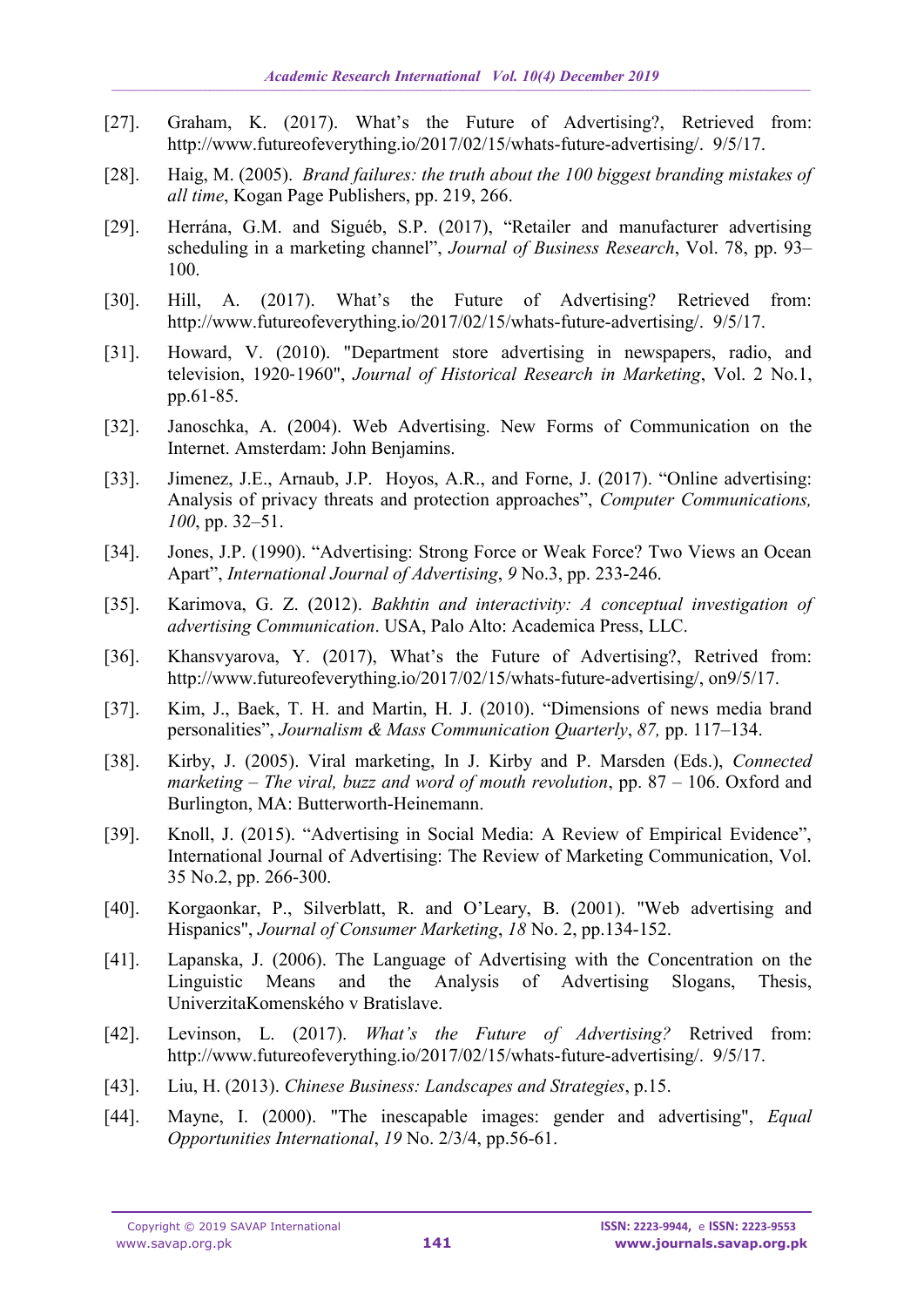- [45]. McCarthy, M. (2014). "The changing nature of advertisements in The Freeman's Journal: a case study, 1763-1924", *Journal of Historical Research in Marketing*, *6* No.1, pp.131-158.
- [46]. Mittelman, R. and Neilson, L.C. (2011). "Development porn? Child sponsorship advertisements in the 1970s". *Journal of Historical Research in Marketing*, *3* No. 3, pp.370-401.
- [47]. Mortimer, K. (2008). "Identifying the components of effective service advertisements", *Journal of Services Marketing*, *22* No. 2, pp.104-113.
- [48]. Murhem, S. (2016). "Advertising in a regulated economy: Swedish advertisements 1760-1800", *Journal of Historical Research in Marketing*, *8* No. 4, pp.484-506.
- [49]. Pandey, B. (2017). *Advertising: Definition, Classification, Growth & Development*. retrieved from: [http://www.ddegjust.ac.in/studymaterial/pgdapr/pgdapr-101.pdf,](http://www.ddegjust.ac.in/studymaterial/pgdapr/pgdapr-101.pdf) on 9/9/2017.
- [50]. Petley, J. (2003). *Advertising, Library of Congress Cataloging* in Publication Data.
- [51]. Petty, P. D. (2015). "The historic development of modern US advertising regulation". *Journal of Historical Research in Marketing*, *7* No. 4, pp.524-548.
- [52]. Preston, G. (1971). *Advertising*. BT Batsford Ltd, London.
- [53]. Pope, D. (2003). *Making Sense of Advertisements.* Retrieved from: [http://historymatters.gmu.edu/mse/ads/ads.pdf,](http://historymatters.gmu.edu/mse/ads/ads.pdf) on 15 / 9/2017
- [54]. Quintos, M. (2017). *What's the Future of Advertising?* Retrieved from: [http://www.futureofeverything.io/2017/02/15/whats-future-advertising/.](http://www.futureofeverything.io/2017/02/15/whats-future-advertising/) 9/5/17.
- [55]. Reeves, R. (1961). *Reality in Advertising.* Alfred A Knopf, New York, NY, USA.
- [56]. Rehman, F.U., Javed ,F., Nawaz, T., Ahmed, I. and Hyder, S. (2014). "Some Insights in the Historical Prospective of Hierarchy of Effects Model: A Short Review", *Information Management and Business Review, 6(*6), pp. 301-308.
- [57]. Richards. J. I. and Curran. C. M. (2002). "Oracles on advertising: Searching for a definition", *Journal of Advertising*, 31 No. 2, pp. 63-76.
- [58]. Richter, A. and Koch, M. (2007). *Social Software* Status quo und Zukunft, Technischer Bericht Nr.Fakultat fur Informatik, Universitat der Bundeswehr Munchen.
- [59]. Scanlon, J. (2013). "A dozen ideas to the minute: Advertising women, advertising to women", *Journal of Historical Research in Marketing*, *5* No. 3, pp.273-290.
- [60]. [Schechter,](http://www.lek.com/consulting-leaders/dan-schechter) D., Kaufman, M. and Matthews, S. (2015). *Spotlight on Media & Entertainment: Future of Advertising Spend.* Retrieved from: [http://www.lek.com/our-publications/lek-insights/spotlight-media-entertainment](http://www.lek.com/our-publications/lek-insights/spotlight-media-entertainment-future-advertising-spend)[future-advertising-spend:](http://www.lek.com/our-publications/lek-insights/spotlight-media-entertainment-future-advertising-spend) on 9/5/17.
- [61]. Schwarzkopf, S. (2011). "The subsiding sizzle of advertising history: Methodological and theoretical challenges in the post advertising age". *Journal of Historical Research in Marketing, 3* No. 4, pp.528-548.
- [62]. Sheresheva, M.Y. and Ovseenko, A. A. (2015). "Advertising in Russian periodicals at the turn of the communist era". *Journal of Historical Research in Marketing*, *7* No. 2, pp.165-183.